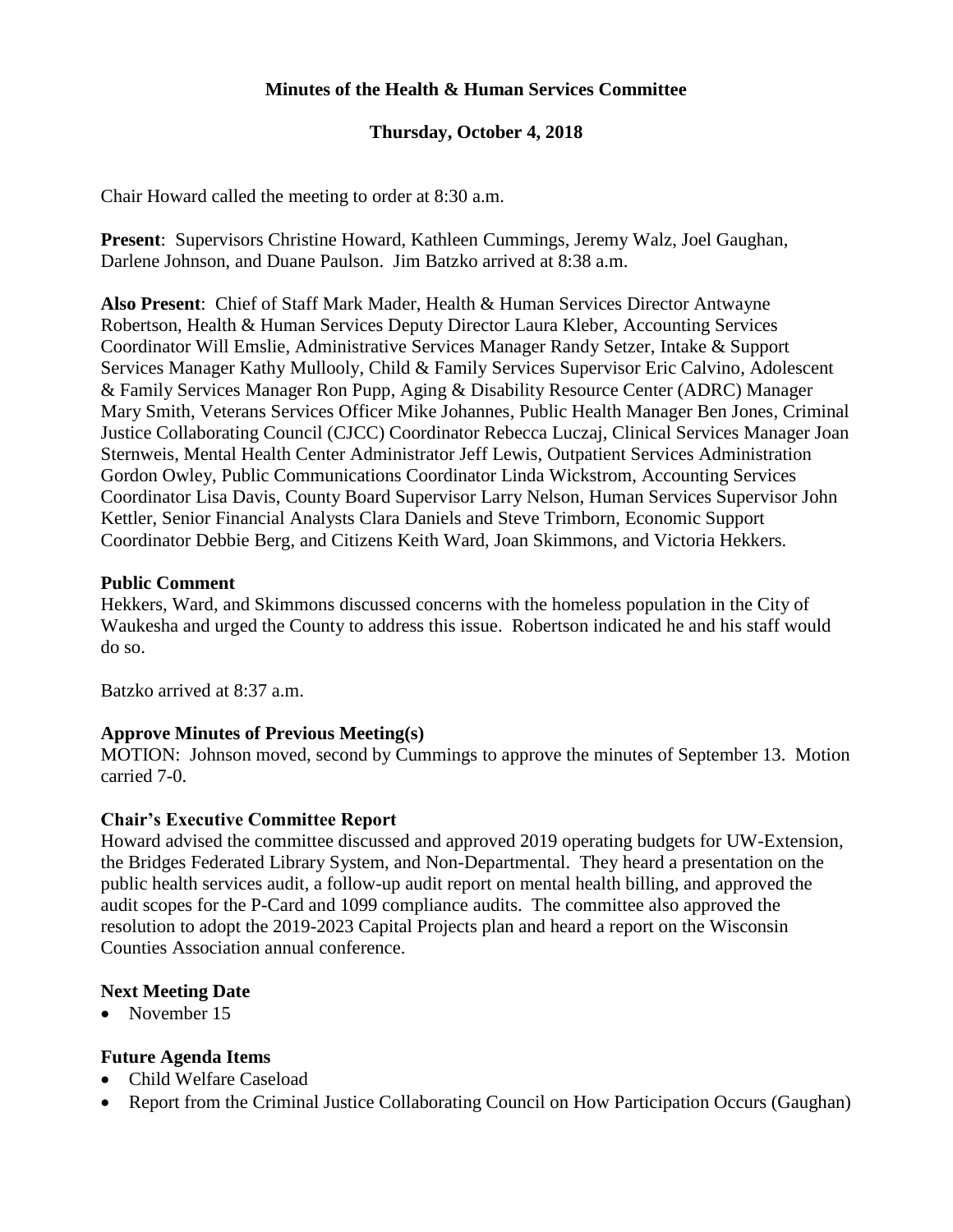10-4-18 H&HS Committee Page **2** of **4**

# **Overview of the 2019 Operating Budget for the Health & Human Services Department**

Robertson and Emslie discussed the proposed 2019 budget for the Health & Human Services Department as outlined in the proposed 2019 budget book including functional area budget highlights. Total all funds, department-wide, revenues total \$56,623,281 – an increase of \$1,372,503 or 3.0% from the adopted 2018 budget. The County tax levy totals \$26,203,978 – an increase of \$150,000 or 1.0%. Expenditures total \$80,258,104 – an increase of \$1,613,043 or 2.0%. The number of full-time equivalent (FTE) positions increased 16.02 for a total of 434.34. No major concerns were voiced. Emslie also covered a broad range of department and related County initiatives.

# **Discuss and Consider 2019 Operating Budgets for the Following Divisions in the Health & Human Services Department:**

#### *Administrative Services*

Setzer discussed the proposed 2019 budget for the Administrative Services Division as outlined in the budget book including the budget highlights, financial summaries, major departmental strategic plan objectives, and program highlights and activities. Revenues (includes Family Care payments to State) total \$11,525,954 – a decrease of \$132,845 or 1.1% from the adopted 2018 budget. The County tax levy shows a credit of \$2,015,329 – an increase of \$506,505. Expenditures total \$9,510,625 – an increase of \$373,660 or 4.1%. No major concerns were voiced.

MOTION: Gaughan moved, second by Cummings to tentatively approve the 2019 operating budget for the Administrative Services Division. Motion carried 7-0.

### *Intake & Support Services*

Mullooly and Berg discussed the proposed 2019 budget for the Intake & Support Services Division as outlined in the budget book including the budget highlights, financial summaries, major departmental strategic plan objectives, and program highlights and activities. Revenues total  $$4,941,616$  – an increase of \$17,744 or 0.4% from the adopted 2018 budget. The County tax levy totals \$2,749,350 – an increase of \$474,552 or 20.9%. Expenditures total \$7,690,966 – an increase of \$492,296 or 6.8%. No major concerns were voiced.

MOTION: Johnson moved, second by Batzko to tentatively approve the 2019 operating budget for the Intake & Support Services Division. Motion carried 6-0. (Paulson was absent for the vote).

# *Children & Family Services*

Calvino discussed the proposed 2019 budget for the Children & Family Services Division as outlined in the budget book including the budget highlights, financial summaries, major departmental strategic plan objectives, and program highlights and activities. Revenues total \$10,773,555 – an increase of \$601,977 or 5.9% from the adopted 2018 budget. The County tax levy totals \$3,527,390 – a decrease of \$193,088 or 5.2%. Expenditures total \$14,300,945 – an increase of \$408,889 or 2.9%. No major concerns were voiced.

MOTION: Cummings moved, second by Johnson to tentatively approve the 2019 operating budget for the Children & Family Services Division. Motion carried 7-0.

# *Adolescent & Family Services*

Pupp discussed the proposed 2019 budget for the Adolescent & Family Services Division as outlined in the budget book including the budget highlights, financial summaries, major departmental strategic plan objectives, and program highlights and activities. Revenues total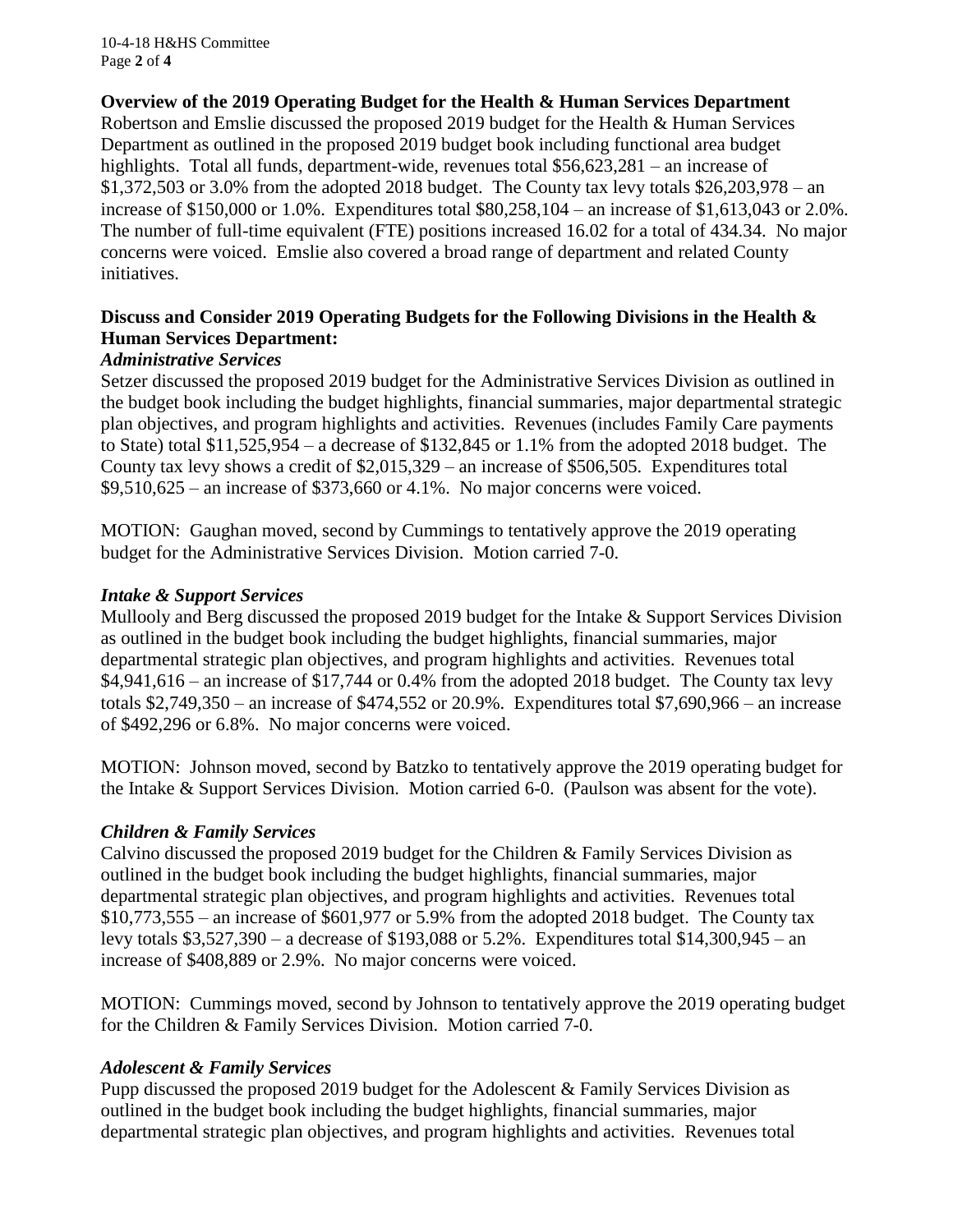10-4-18 H&HS Committee Page **3** of **4**

 $$4,058,604 -$  an increase of \$48,018 or 1.2% from the adopted 2018 budget. The County tax levy totals  $$3,641,842 - a$  decrease of  $$265,037$  or 6.8%. Expenditures total  $$7,700,446 - a$  decrease of \$217,019 or 2.7%. No major concerns were voiced.

MOTION: Paulson moved, second by Walz to tentatively approve the 2019 operating budget for the Adolescent & Family Services Division. Motion carried 7-0.

# *Aging & Disability Resource Center (ADRC)*

Smith discussed the proposed 2019 budget for the ADRC as outlined in the budget book including the budget highlights, financial summaries, major departmental strategic plan objectives, and program highlights and activities. Revenues total \$6,994,685 – an increase of \$95,104 or 1.4% from the adopted 2018 budget. The County tax levy totals \$2,260,900 – a decrease of \$101,226 or 4.3%. Expenditures total \$9,255,585 – a decrease of \$6,122 or 0.1%.

MOTION: Walz moved, second by Paulson to tentatively approve the 2019 operating budget for the ADRC. Motion carried 5-2. Cummings and Johnson voted "no" due to decreases in senior taxi funding.

# *Veterans Services*

Johannes discussed the proposed 2019 budget for the Veterans Services Office as outlined in the budget book including the budget highlights, financial summaries, major departmental strategic plan objectives, and program highlights and activities. Revenues total \$16,645 – a decrease of \$1,500 or 8.3% from the adopted 2018 budget. The County tax levy totals \$310,512 – an increase of \$7,793 or 2.6%. Expenditures total \$327,157 – an increase of \$6,293 or 2.0%. No major concerns were voiced.

MOTION: Paulson moved, second by Johnson to tentatively approve the 2019 operating budget for the Veterans Services Office. Motion carried 7-0.

# *Public Health*

Jones discussed the proposed 2019 budget for the Public Health Division as outlined in the budget book including the budget highlights, financial summaries, major departmental strategic plan objectives, and program highlights and activities. Revenues total \$1,075,878 – an increase of \$30,233 or 2.9% from the adopted 2018 budget. The County tax levy totals  $$2,235,001 - a$ decrease of \$41,029 or 1.8%. Expenditures total \$3,310,879 – a decrease of \$10,796 or 0.3%. No major concerns were voiced.

MOTION: Cummings moved, second by Batzko to tentatively approve the 2019 operating budget for the Public Health Division. Motion carried 7-0.

# *Criminal Justice Collaborating Council (CJCC)*

Luczaj discussed the proposed 2019 budget for the CJCC as outlined in the budget book including the budget highlights, financial summaries, major departmental strategic plan objectives, and program highlights and activities. Revenues total \$521,022 – an increase of \$777 or 0.1% from the adopted 2018 budget. The County tax levy totals \$1,135,502 – an increase of \$40,035 or 3.7%. Expenditures total \$1,656,524 – an increase of \$40,812 or 2.5%. No major concerns were voiced.